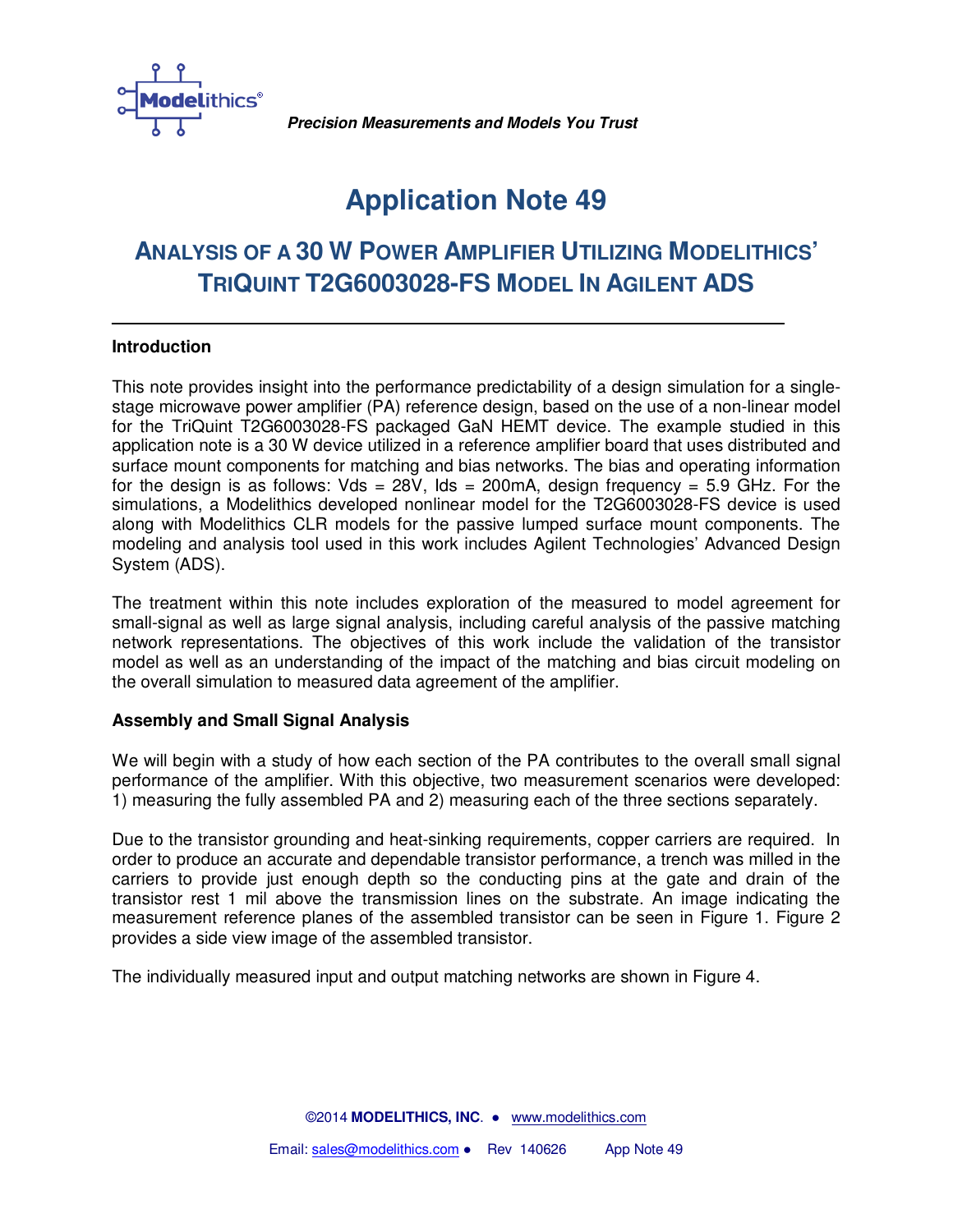

**Precision Measurements and Models You Trust**



**Figure 1.** Assembled transistor. The **red arrows** indicate the measurement reference planes on a 25-mil Rogers 3210 board.



**Figure 2.** Assembled transistor side view.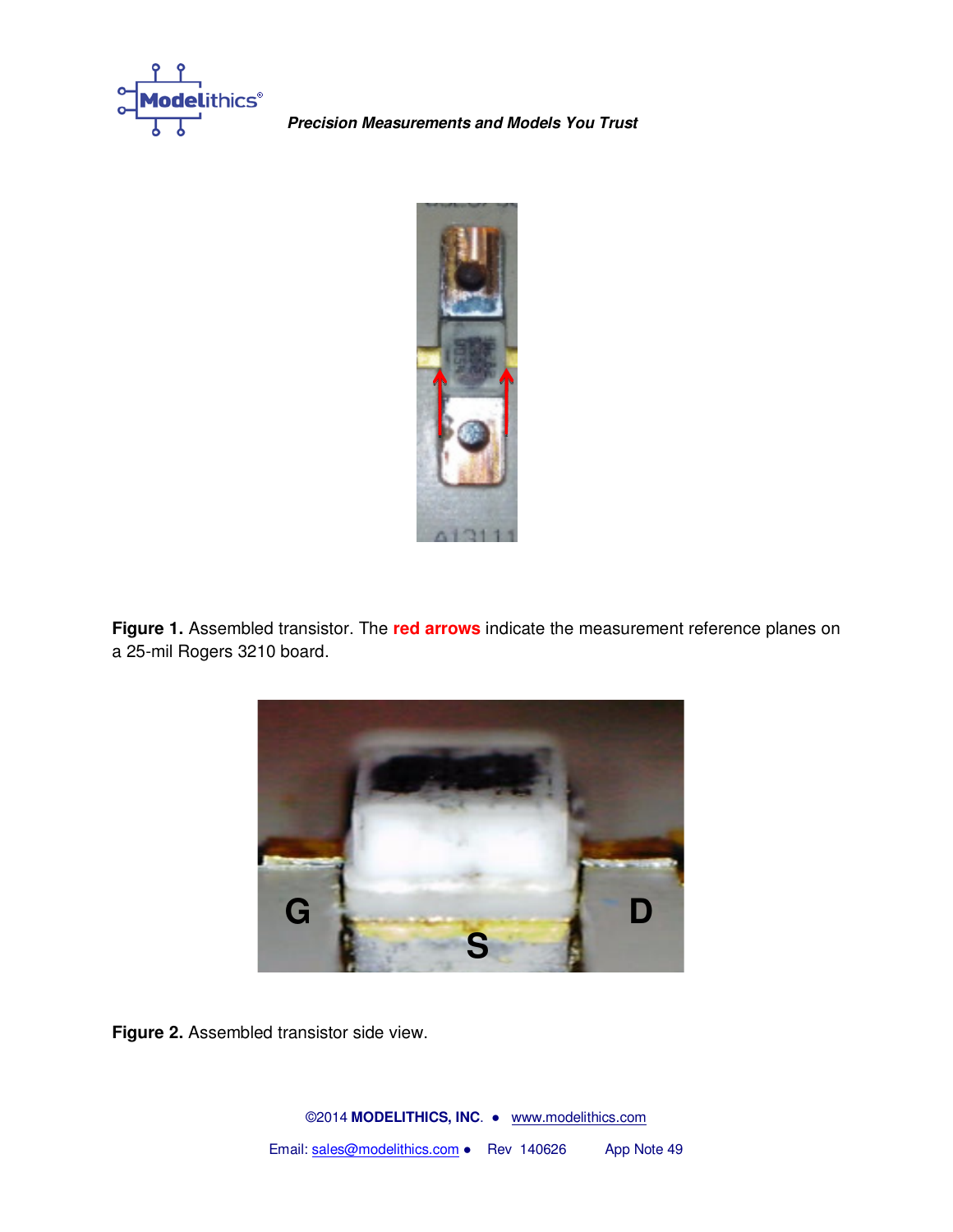



**Figure 3.** Assembled PA. The **red arrows** indicate calibration reference planes.





**Figure 4.** Input and output matching networks. The **red arrows** indicate calibration reference planes.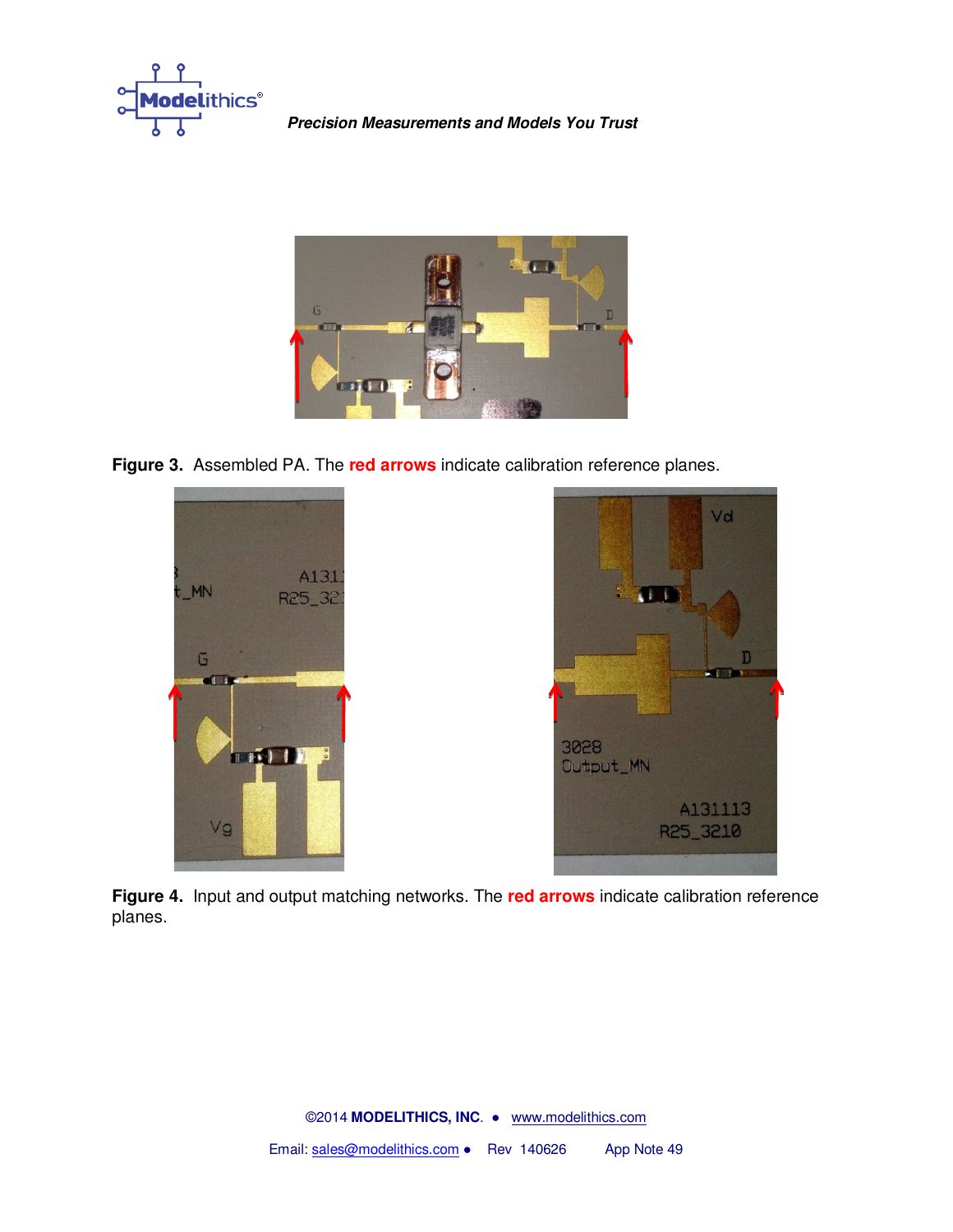

The first set of measurements to be presented will be those of two samples of the T2G6003028- FS transistor; the two samples of the individual transistor were measured at 28 Vds with an Ids of 200 mA. The nonlinear Modelithics model for the transistor was originally developed using measured data obtained on a microstrip test fixture using 20 mil Rogers 4350B board (R20) with an Er of 3.75 while the 25 mil Rogers 3210 board (R25) used in this PA design has an Er of roughly 10.2; a comparison of the data is shown in Figure 5. Fortunately, two transistor samples that were measured on the 20 mil boards were available for the 25 mil board measurements. Although the measurement reference planes are located at the ceramic package edges, 4.064 mm apart, test fixture-related effects are apparent above 3GHz. Figure 6 shows the comparison between the Modelithics transistor model and the measured data, after some minor parasitic adjustment for improved fit to the R25 fixture data.

In an attempt to accurately predict the behavior of the PA over a broad-band, the input and output matching network (MN) models were created to emulate the fabricated matching networks as closely as possible; also modeled were the transmission lines (TL) and passive lumped elements used to make up the bias networks. The purpose of this detailed modeling attempt is to fully understand every aspect of the assembled PA. Figure's 7 and 8 show the ADS transmission line model representations for the input and output matching networks.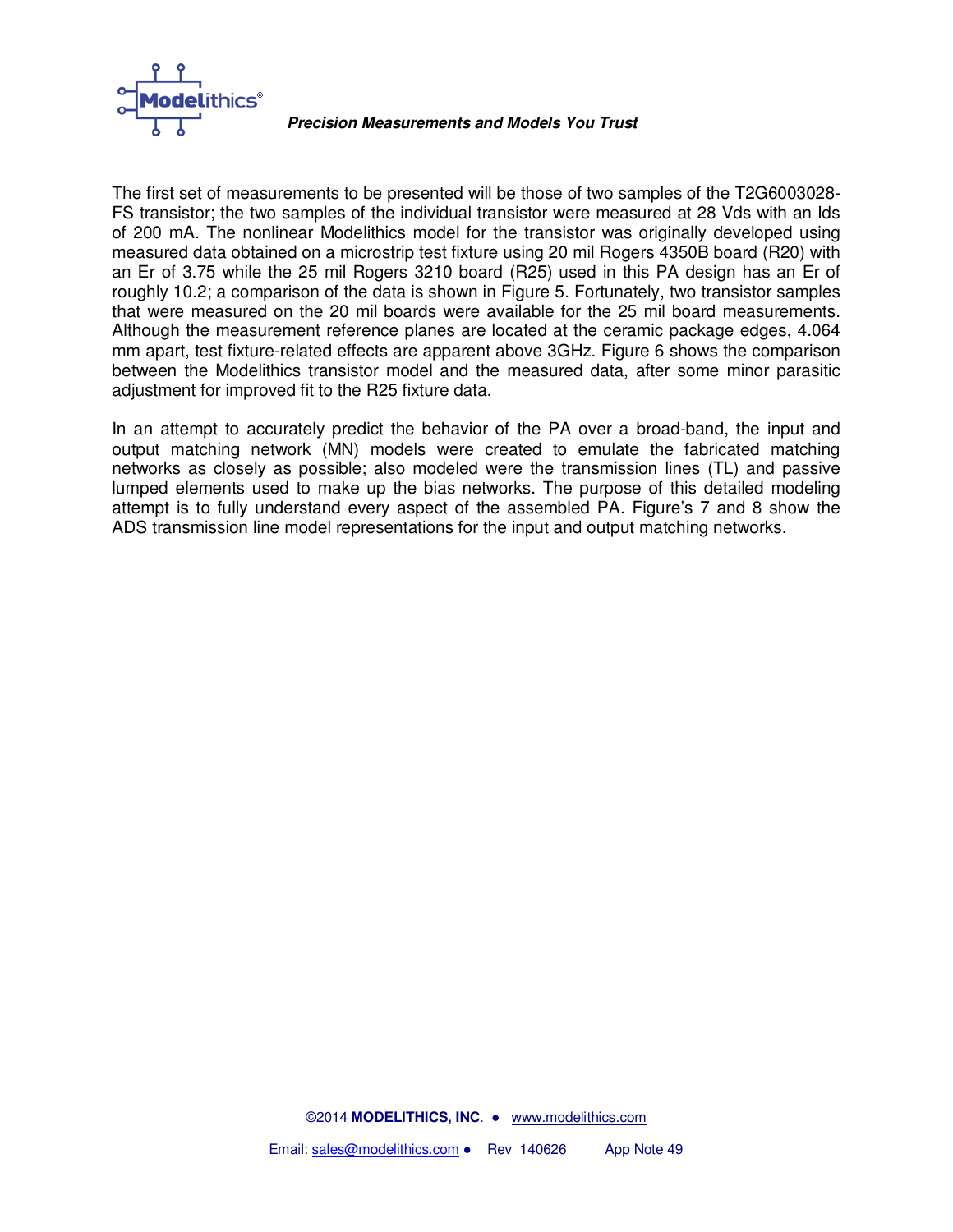

**Precision Measurements and Models You Trust**



**Figure 5.** Vds = 28 V, Ids = 200 mA. Transistor 3028-FS sample #1 measured on R25 substrate (**dark blue line**), transistor sample #2 measured on R25 substrate (**light blue line**), transistor sample #1 measured on R20 substrate (**dark green line**), transistor sample #2 measured on R20 substrate (**light green line**).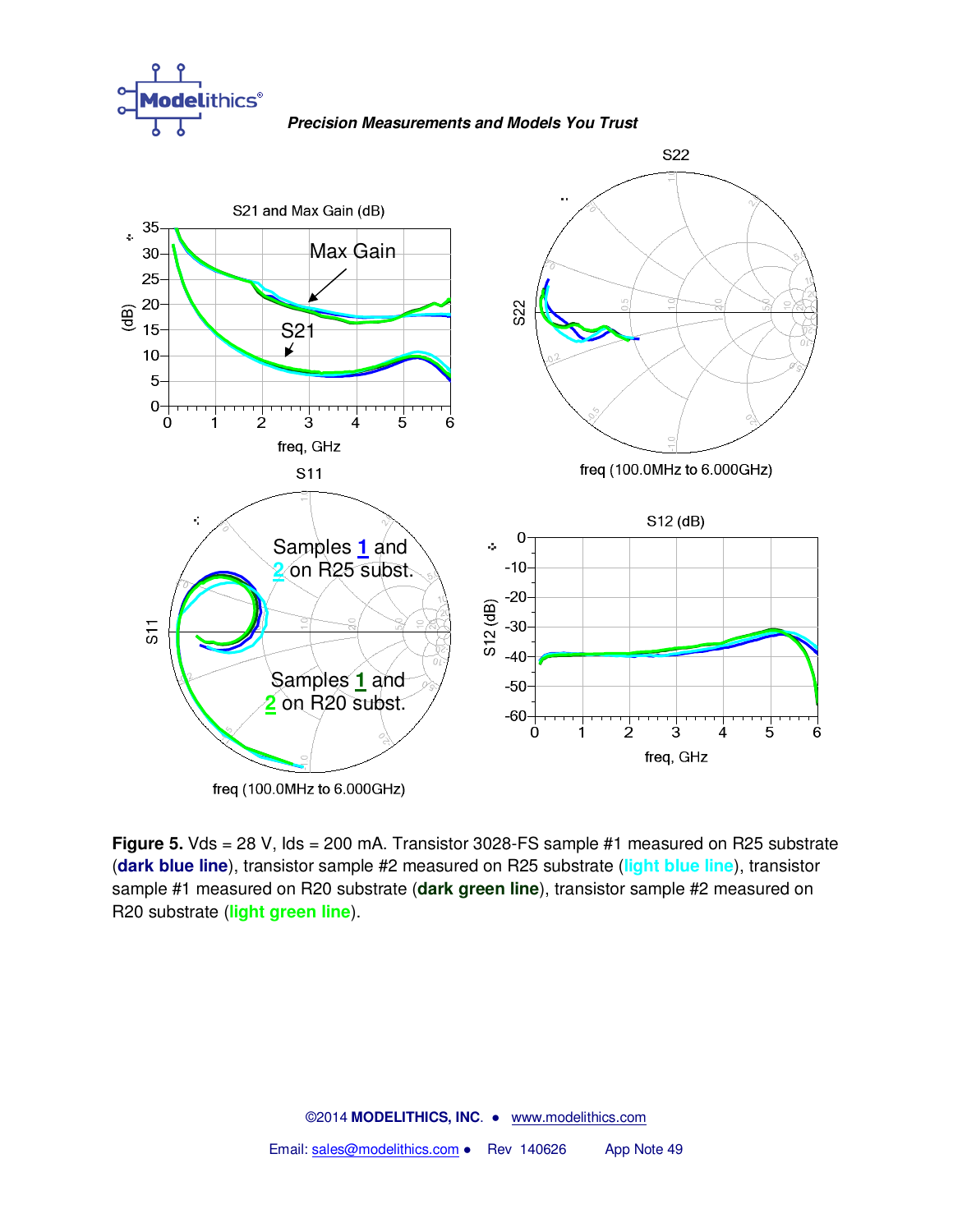

**Precision Measurements and Models You Trust**



**Figure 6.** Vds = 28 V, Ids = 200 mA. Model (red line), 3028 transistor sample #1 measured on R25 substrate (**blue symbols**), 3028 transistor sample #1 measured on R20 substrate (**green symbols**).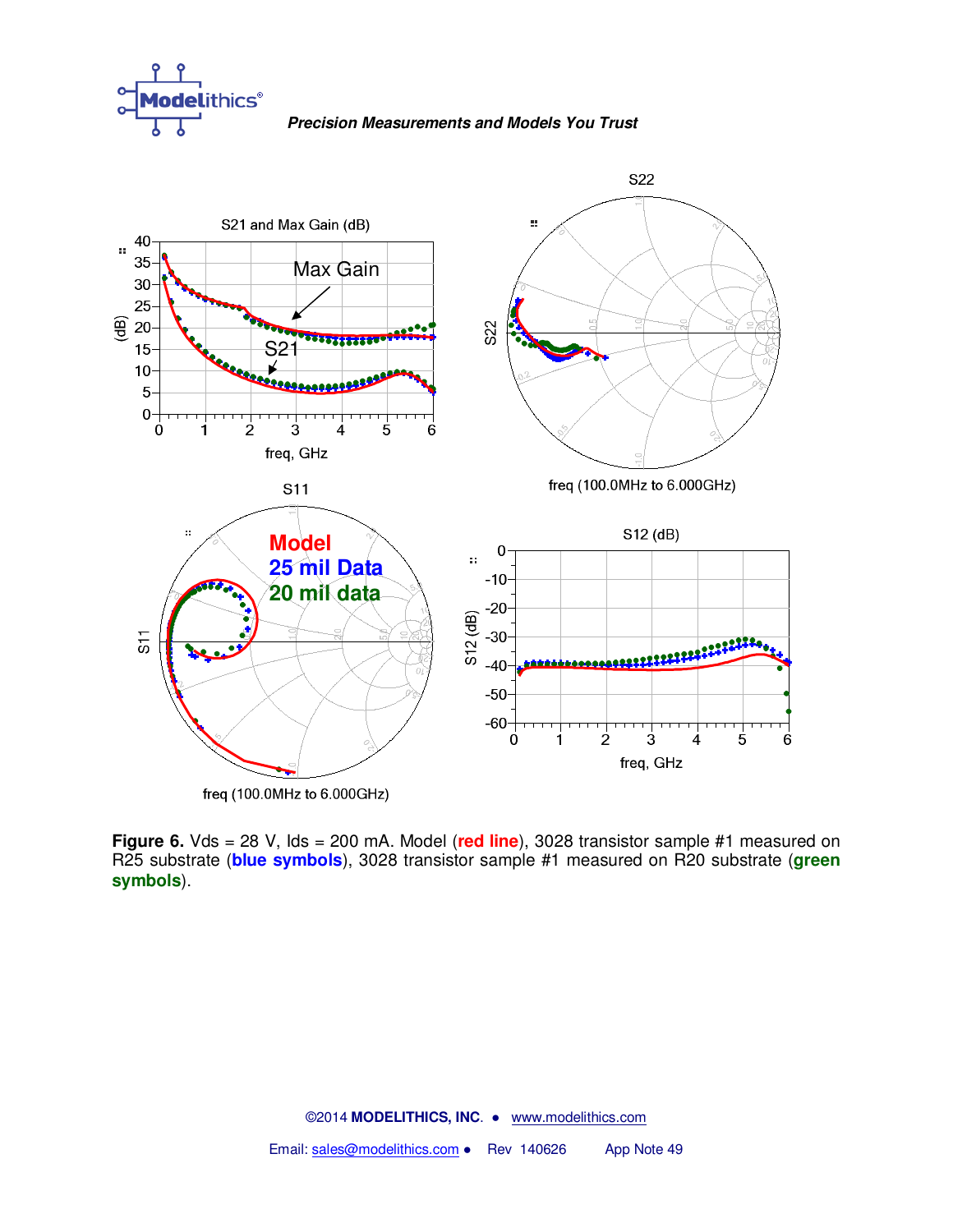



**Figure 7.** ADS input matching network TL representation. All the passive surface mount elements are represented by Modelithics CLR Library models.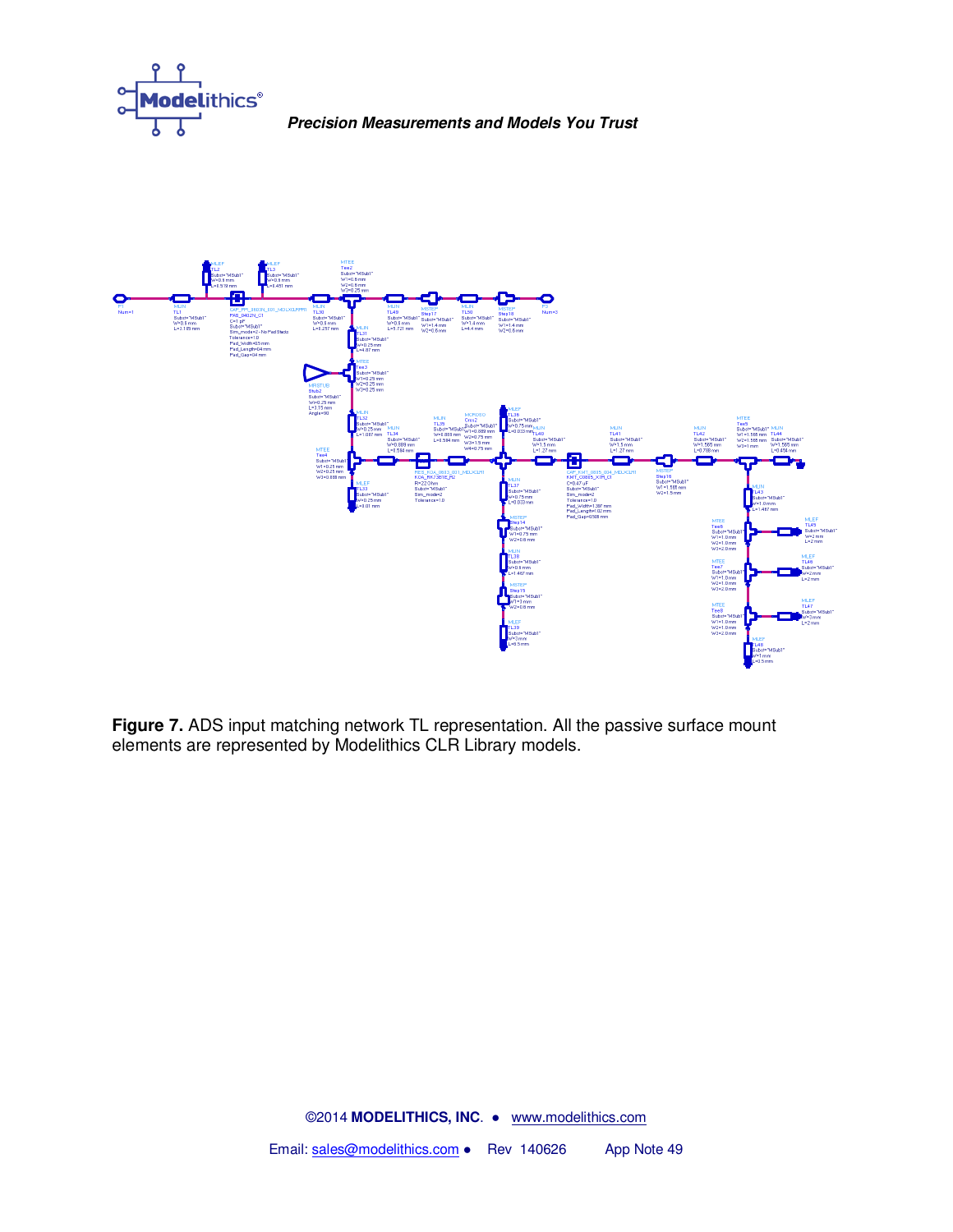



**Figure 8.** ADS output matching network TL representation. All the passive surface mount elements are represented by Modelithics CLR Library models.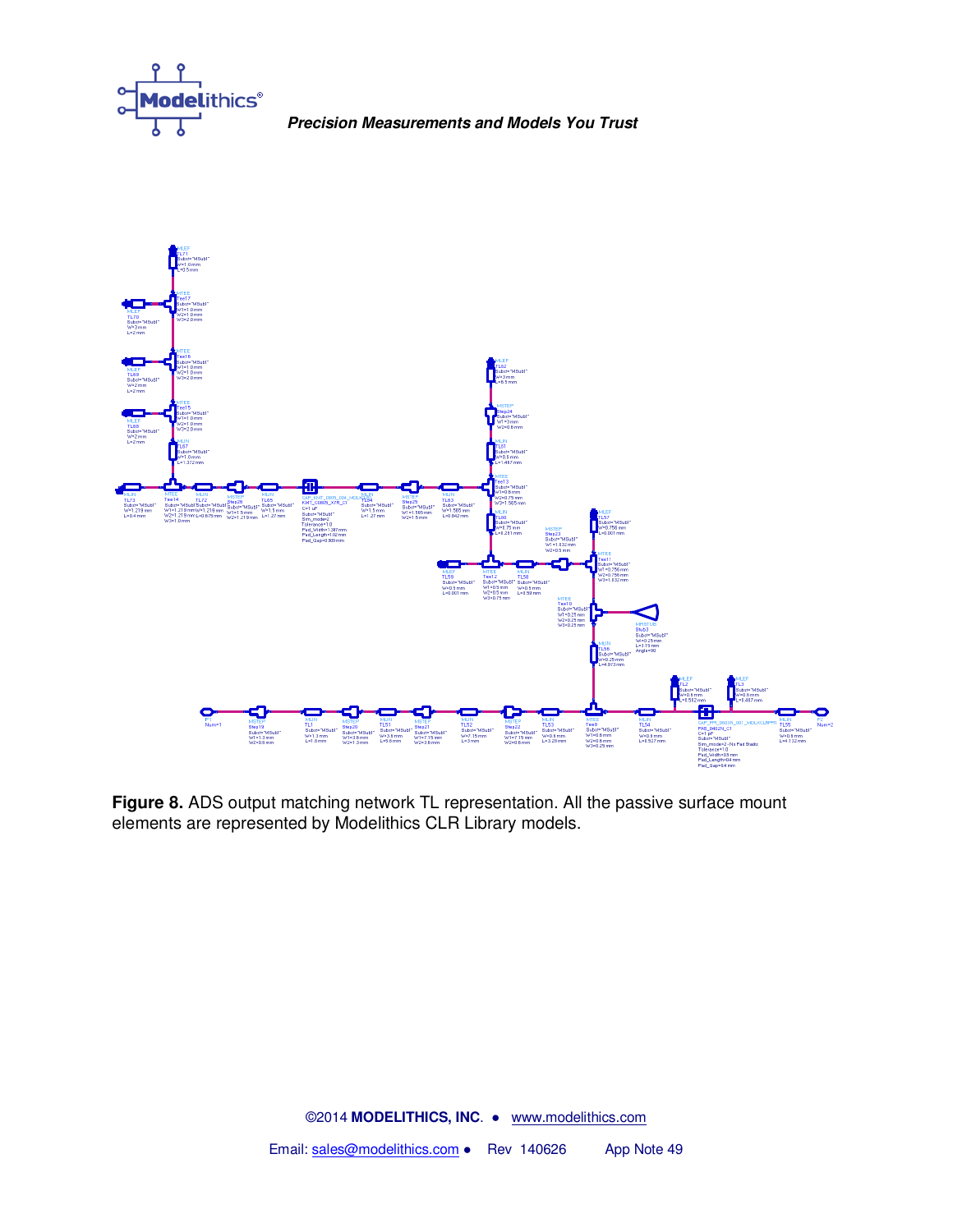





**Figure 9.** Modeled versus measured input matching network S-Parameters: ADS TL model (**red line**) and measured data (**black symbols**).

Figures 9 and 10 provide a comparison between the modeled input and output matching networks illustrated in Figures 7 and 8 and the measured data for the input and output matching networks seen in Figure 4.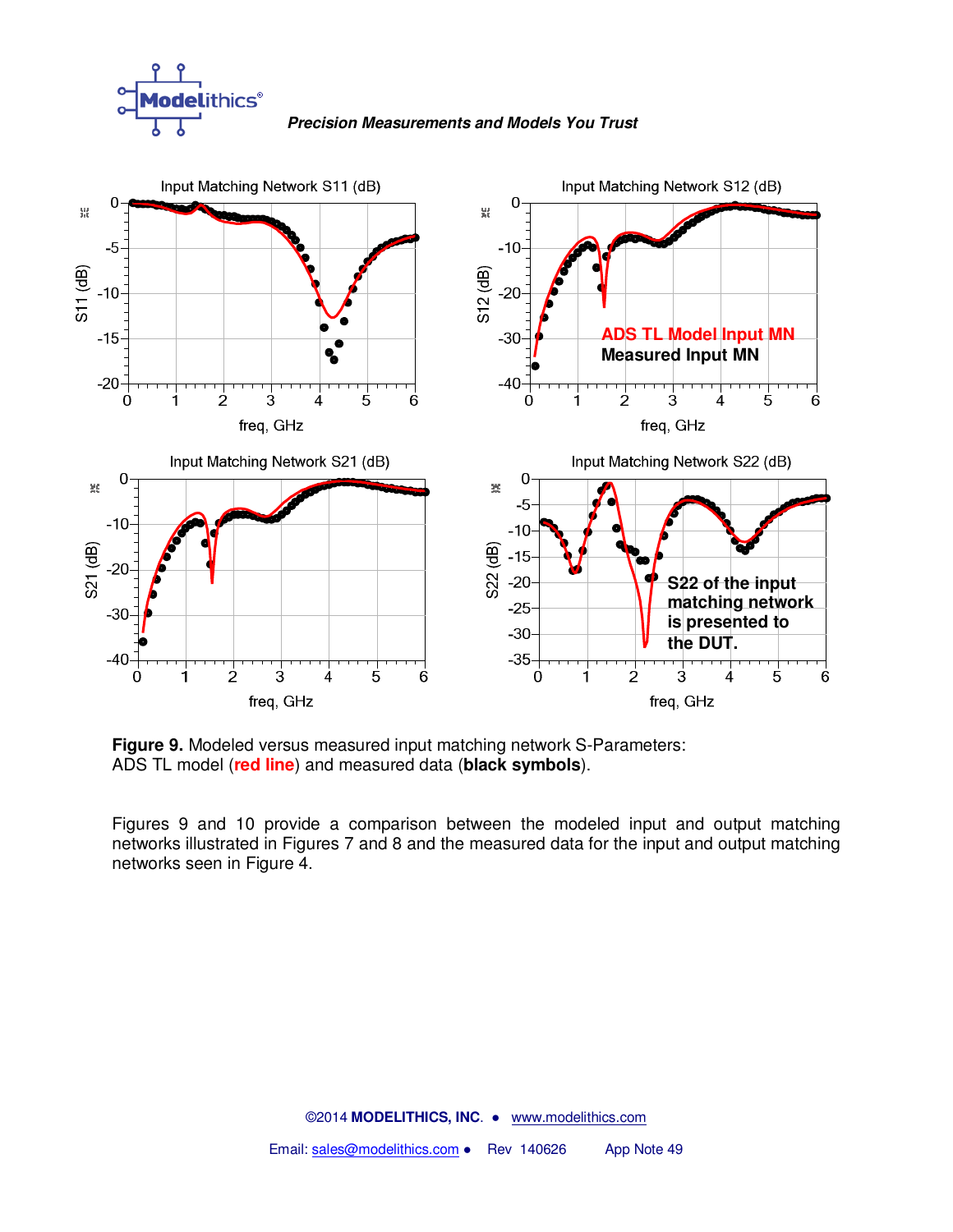



**Figure 10.** Modeled versus measured output matching network S-Parameters: ADS TL model (**red line**) and measured data (**black symbols**).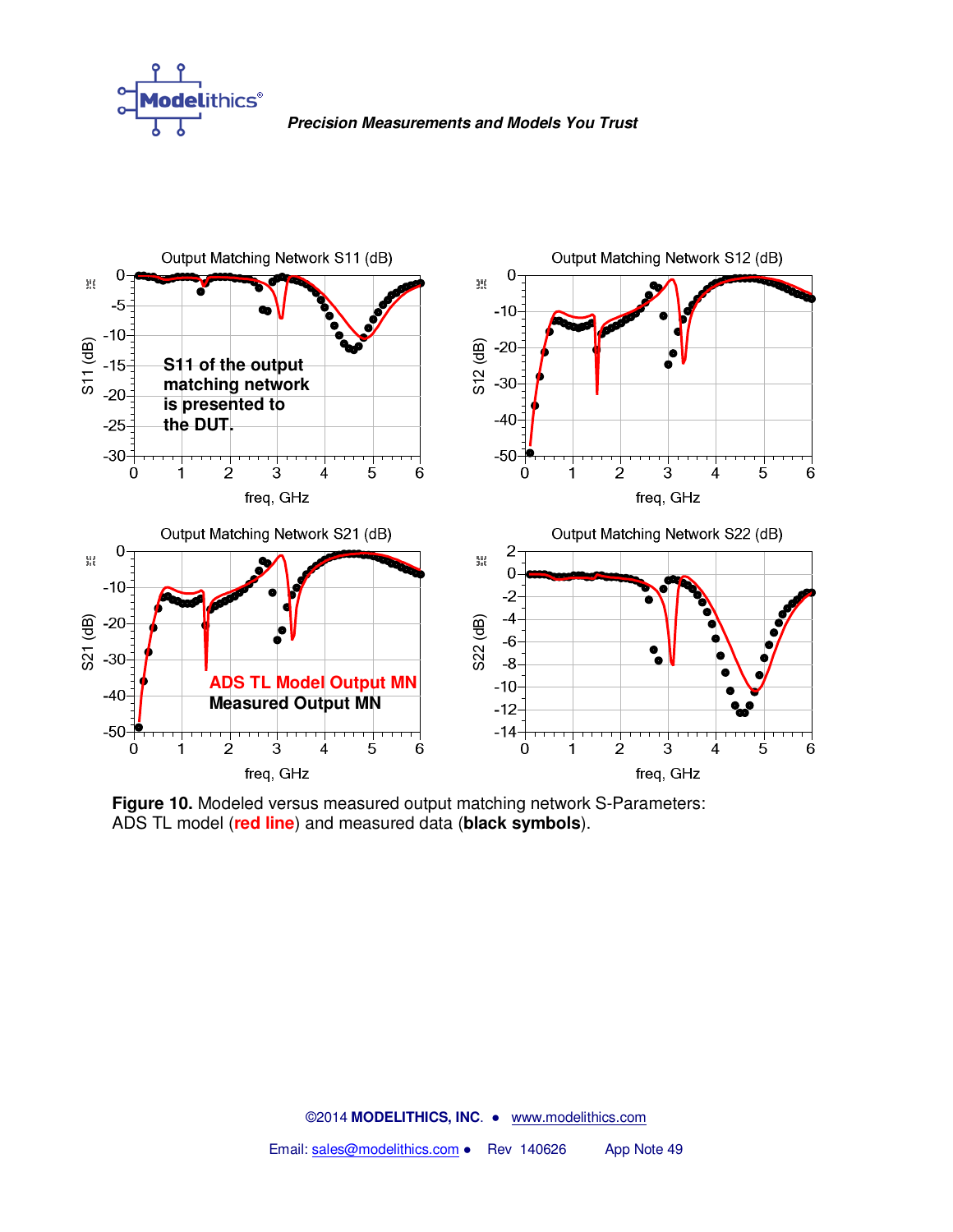

Figures 12 and 13 show broad-band and narrow-band comparisons between the measured data for the PA seen in Figure 3, the measured transistor seen in Figure 2 cascaded with the TL modeled matching networks seen in Figure 7 and 8, and the Modelithics nonlinear transistor model cascaded with the TL modeled matching networks seen in Figure 7 and 8. Figure 11 provides a conceptual representation of the comparisons shown in Figures 12 and 13; the colored labels seen to the left of the figures below help clarify the information plotted in Figures 12 and 13.



**Figure 11.** Conceptual representation of the data comparisons seen in Figures 14 and 15.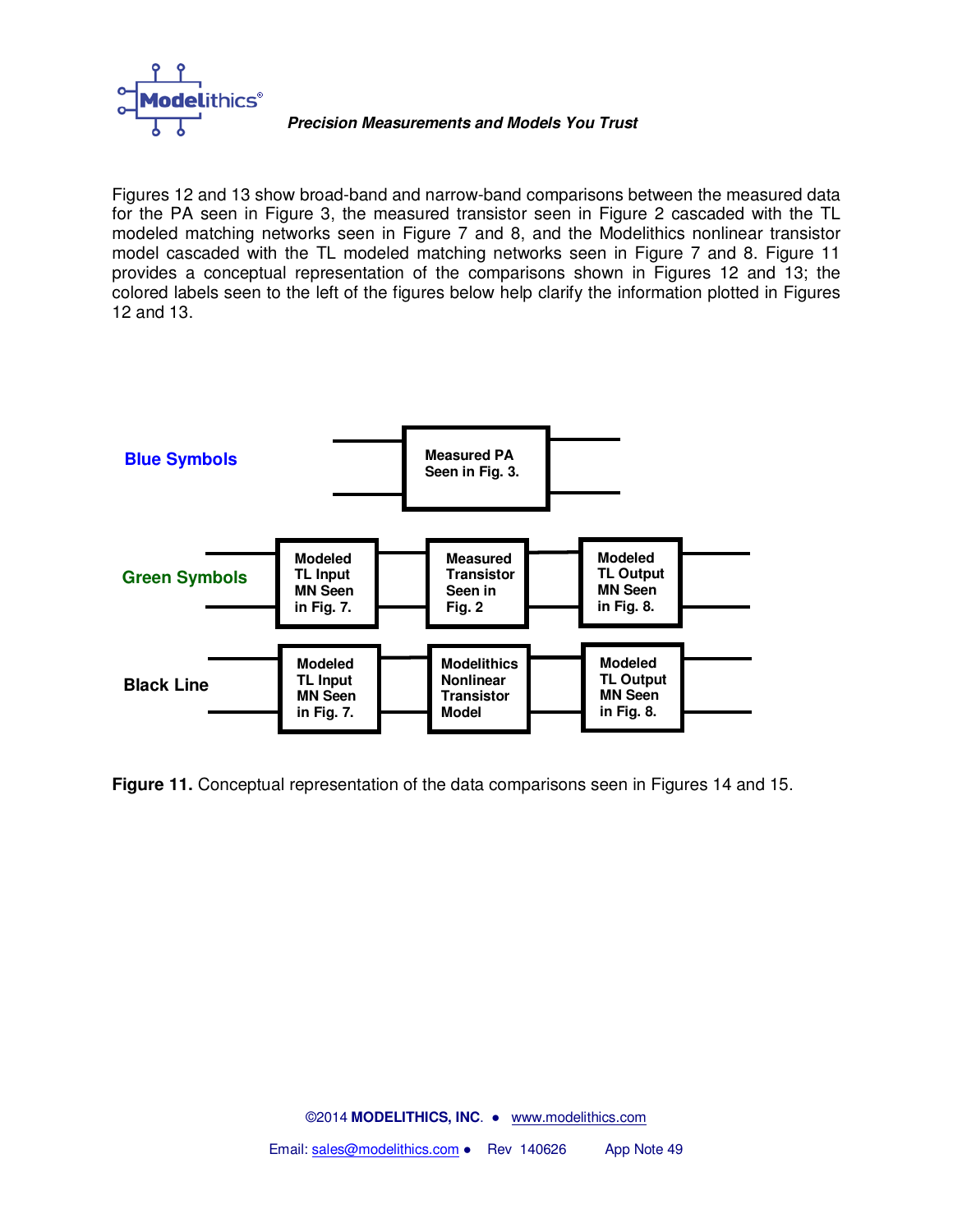



**Figure 12.** Vds = 28 V, Ids = 200 mA. Broad-band comparison between the measured PA (**blue symbols**), measured transistor cascaded with the TL modeled matching networks (**green symbols**), Modelithics nonlinear transistor model cascaded with the TL modeled matching networks (**black line**).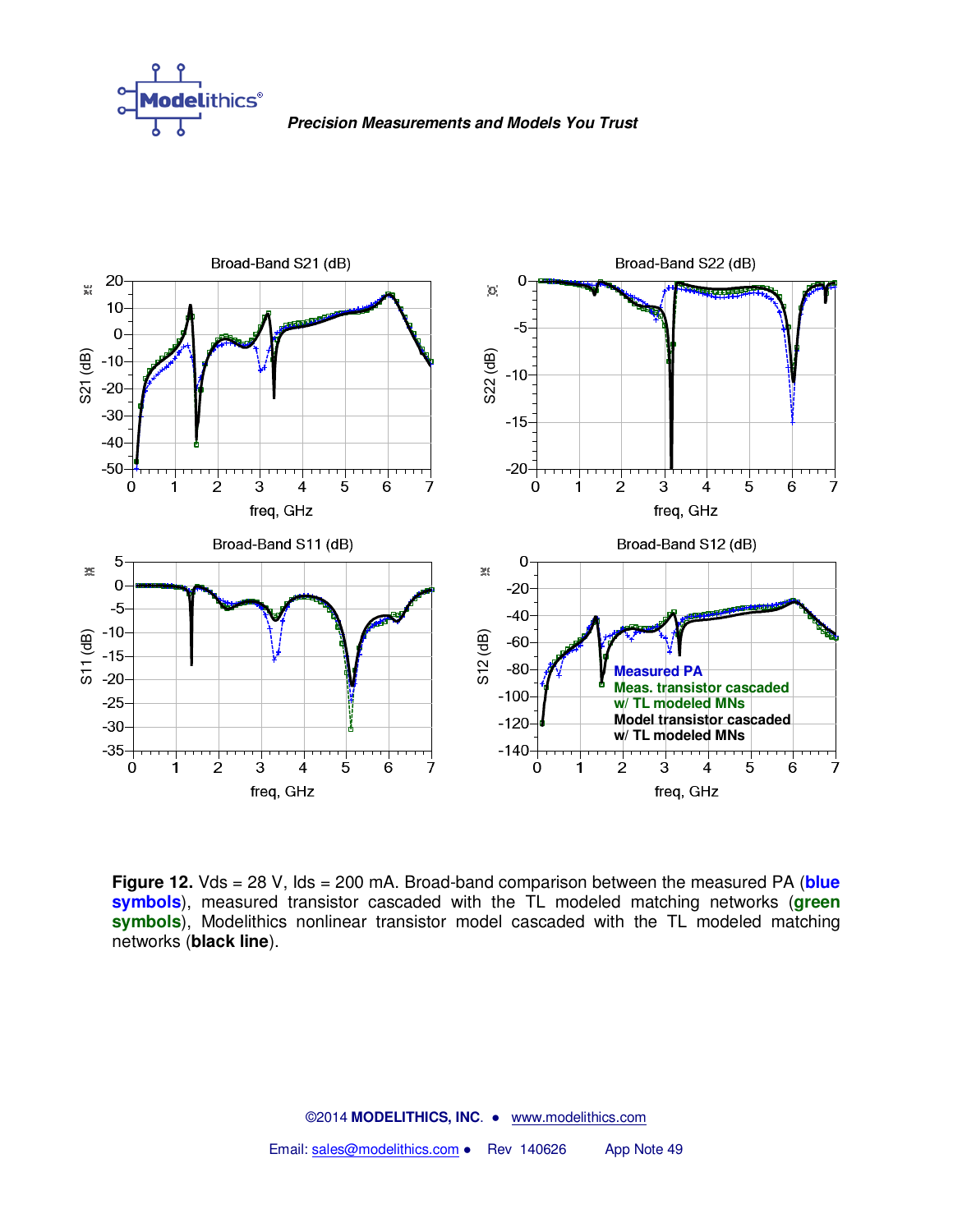



**Figure 13.** Vds = 28 V, Ids = 200 mA. Narrow-band comparison between the measured PA (**blue symbols**), measured transistor cascaded with the TL modeled matching networks (**green symbols**), Modelithics nonlinear transistor model cascaded with the TL modeled matching networks (**black line**).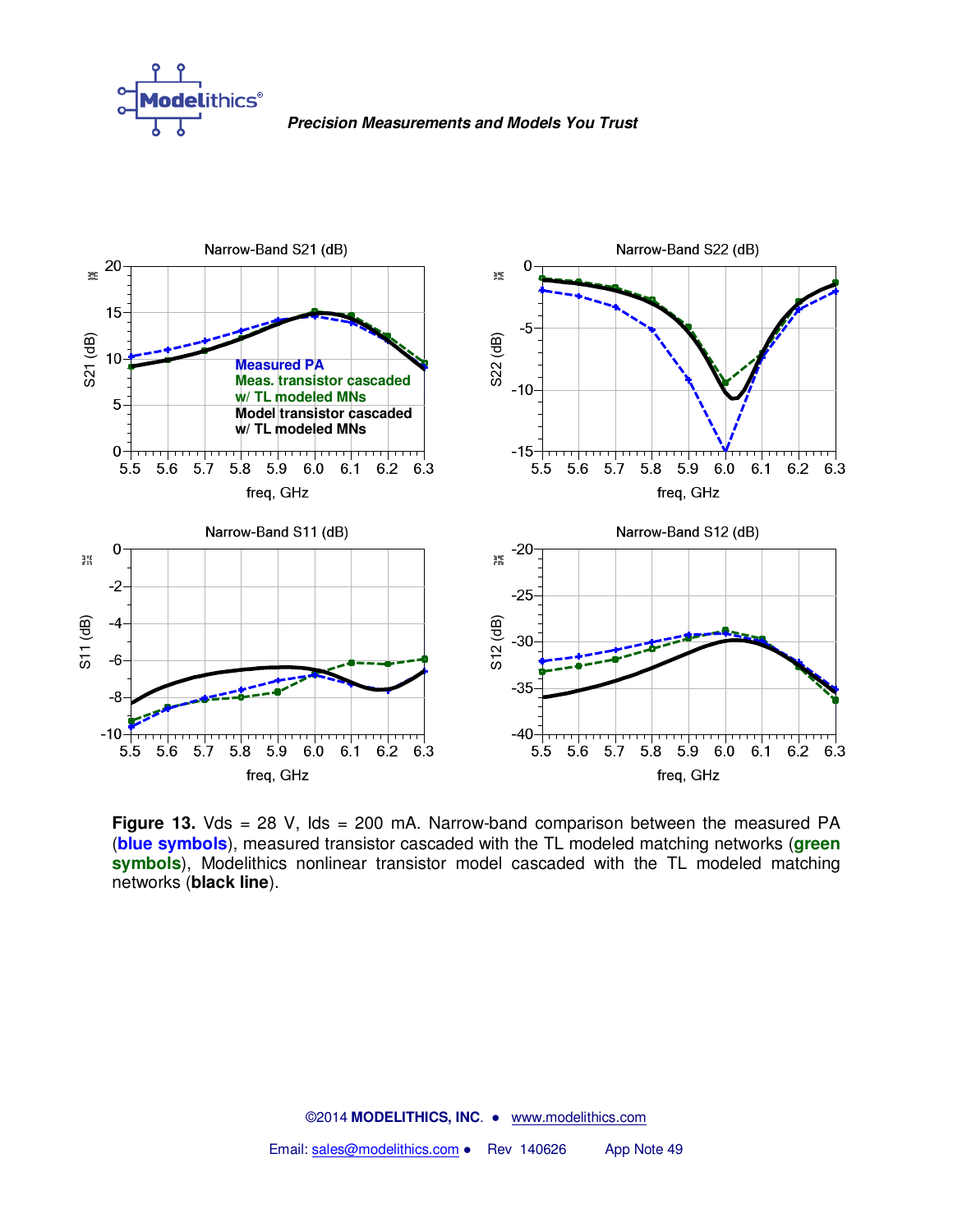

# **Large Signal Analysis**

Figure 14 provides a view of the model transistor power sweep simulation setup in ADS. Figure 15 shows the comparison between the measured data and model performance using the source and load reflection coefficients presented to the device during the power sweep measurements. The bias information includes:  $Vds = 28 V$ , Ids = 200 mA, frequency = 5.9 GHz. The PA power measurement is the response of the PA circuit as built; no tuning was done on the test bench in order to maximize performance.



**Figure 14.** ADS power sweep simulation. The source and load reflection coefficients as presented to the device in the power bench measurement set-up are represented by the GammaS and GammaL variables.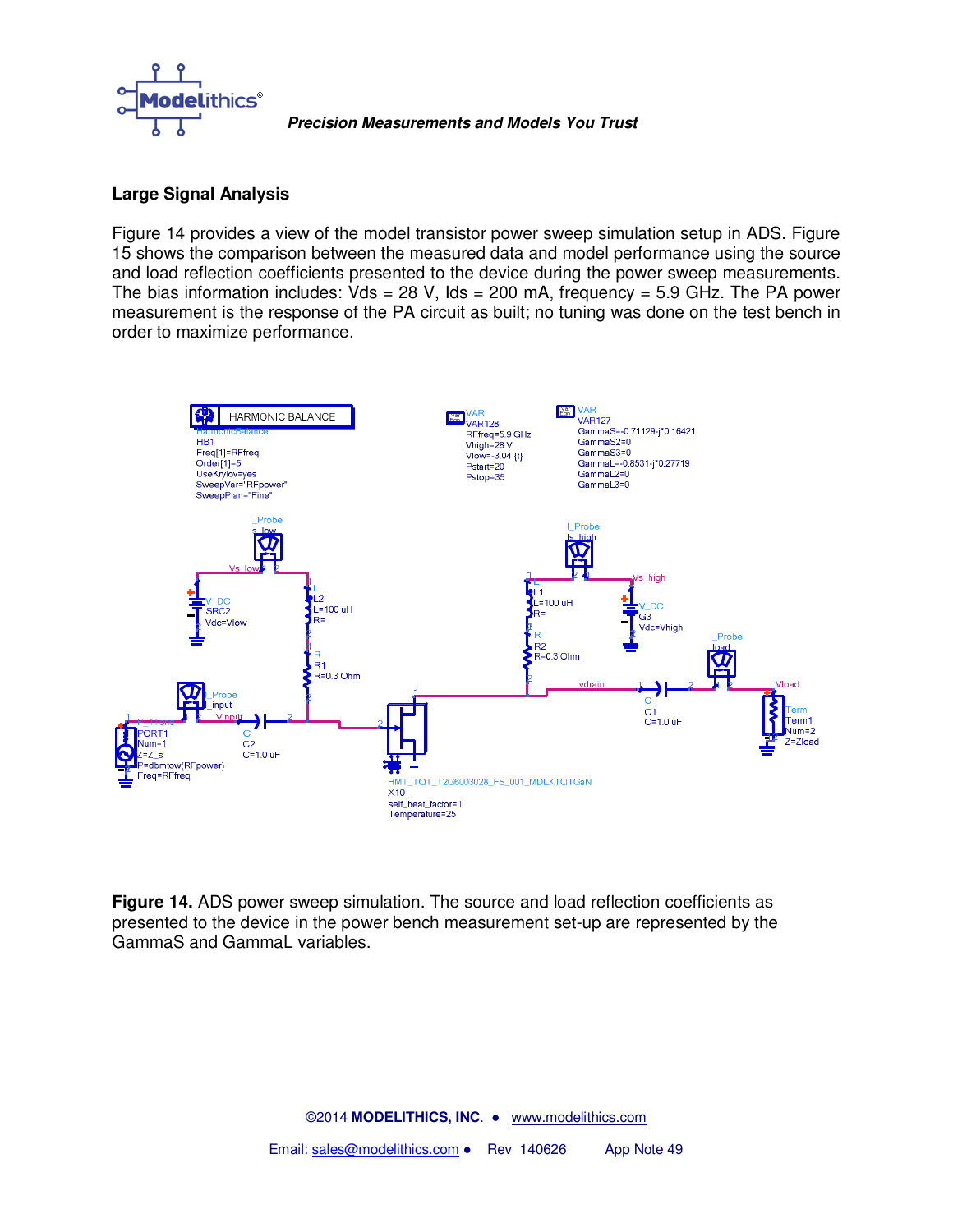



**Figure 15.** Vds = 28 V, Ids = 200 mA, frequency = 5.9 GHz. Modeled (**red lines**) vs measured (**blue symbols**) power amplifier power sweep.

©2014 **MODELITHICS, INC**. ● www.modelithics.com Email: sales@modelithics.com • Rev 140626 App Note 49